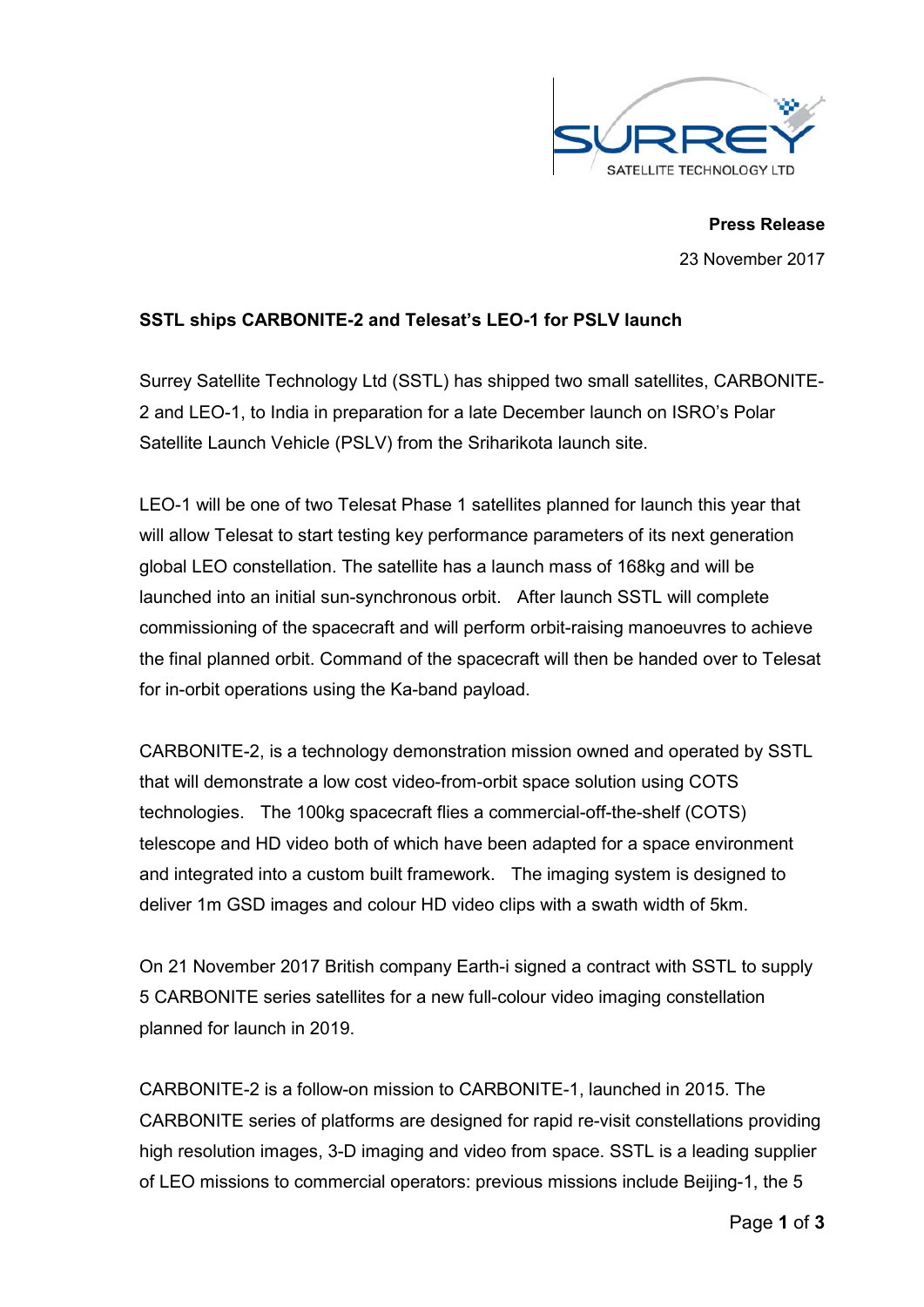

satellite RapidEye constellation, Deimos-1, exactView-1, KazEOSAT-2 and the 3 satellite TripleSat constellation.

### **Notes to editor:**

LEO-1 has been previously referred to as LEO-Prototype-1**.** 

**Images for this press release, can be downloaded at** http://www.sstl.co.uk/Press-en



**Image 1: LEO-1 with SSTL engineers: Credit SSTL/Kathryn Graham**



**Image 2: CARBONITE-2 with SSTL engineers: Credit SSTL/Beaucroft Photography**

**Press Contact:** Joelle Sykes, PR Manager, SSTL Tel: +44 (0)1483 804243